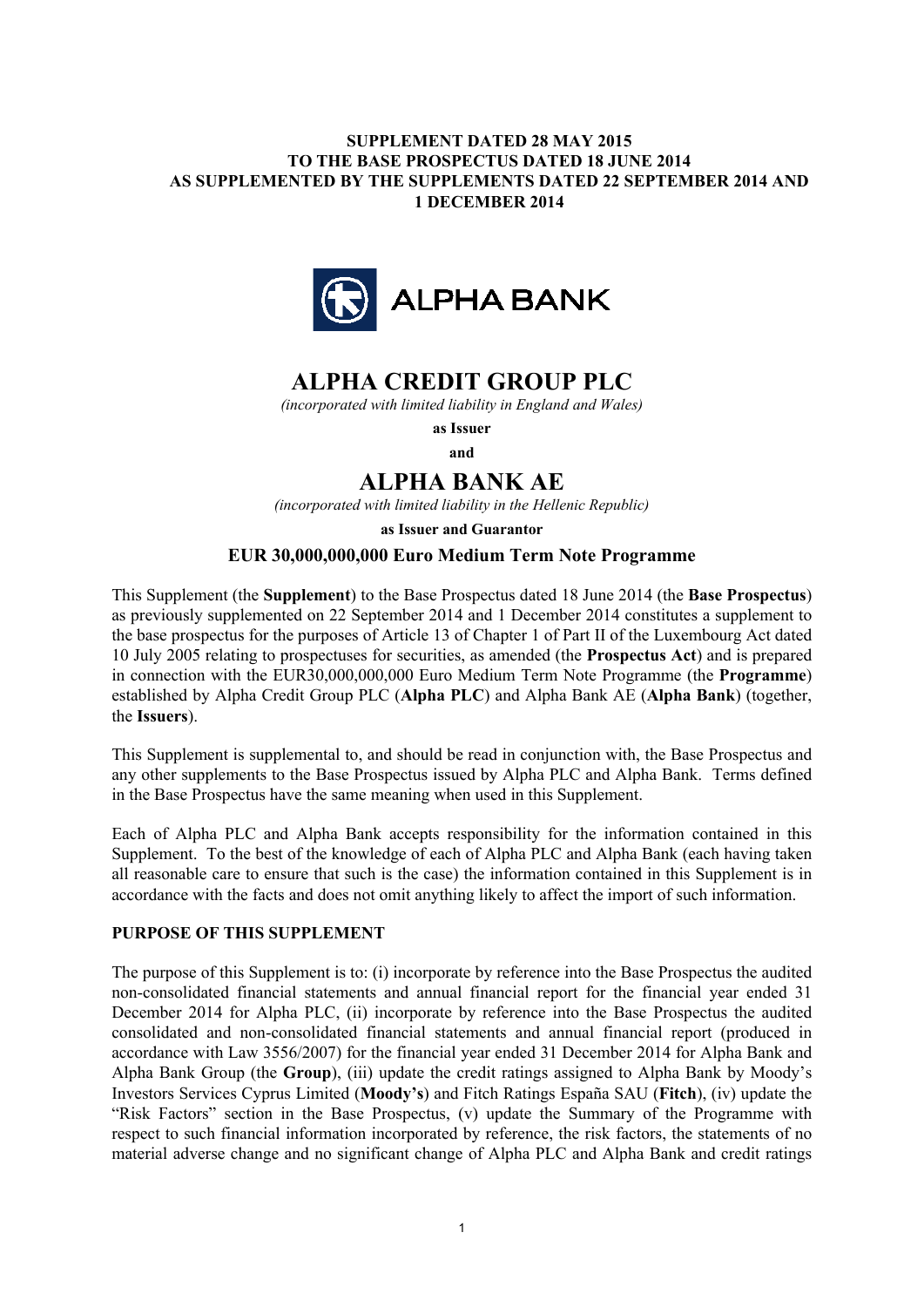of Alpha Bank, and (vi) update the paragraph entitled "Material Change and Significant Change" in the section of the Base Prospectus entitled "General Information".

# **1. INFORMATION INCORPORATED BY REFERENCE**

(i) On 1 May 2015, Alpha PLC published its audited non-consolidated financial statements and annual report for the financial year ended 31 December 2014 (the **Alpha PLC 2014 Report**). The Alpha PLC 2014 Report has been filed with the *Commission de Surveillance du Secteur Financier* and, by virtue of this Supplement, the Alpha PLC 2014 Report is incorporated by reference in, and forms part of, the Base Prospectus, including the information set out at the following pages:

| (a) | Statement of Comprehensive Income                                        | set out on page 8 of the Alpha PLC 2014<br>Report.         |
|-----|--------------------------------------------------------------------------|------------------------------------------------------------|
| (b) | <b>Statement of Financial Position</b>                                   | set out on page 9 of the Alpha PLC 2014<br>Report.         |
| (c) | Statement of Changes in Equity                                           | set out on page 10 of the Alpha PLC 2014<br>Report.        |
| (d) | <b>Statement of Cash Flows</b>                                           | set out on page 11 of the Alpha PLC 2014<br>Report.        |
| (e) | Notes to the Financial Statements                                        | set out on pages 12 to 29 of the Alpha PLC<br>2014 Report. |
| (f) | Independent Auditors' Report to the<br>Members of Alpha Credit Group PLC | set out on page 7 of the Alpha PLC 2014<br>Report.         |

The auditors' report on the financial statements of Alpha PLC for the year ended 31 December 2014 (on page 7 of the Alpha PLC 2014 Report) contains a paragraph headed "Emphasis of matter – going concern" in relation to Alpha PLC's ability to continue as a going concern.

The paragraph states:

"*In forming our opinion on the financial statements, which is not modified, we have considered the adequacy of the disclosure made in Note 1 ("Going Concern") to the financial statements concerning the Company's ability to continue as a going concern. The Company is dependent upon its parent entity to make repayments under the loans provided to the parent. As set out in Note 1, there are material uncertainties associated with the current economic environment in Greece and its ongoing development that affects the banking sector and in particular the parent's liquidity. These could impact the parent's ability to meet its obligations to the Company under the loans to the parent, and consequently the Company's ability to meet its own obligations under the loan notes due to the noteholders. These conditions, along with the other matters explained in the note to the financial statements, indicate the existence of a material uncertainty which may cast significant doubt on the Company's ability to continue as a going concern*."

(ii) On 19 March 2015, Alpha Bank and the Group published its audited annual consolidated and non-consolidated financial statements and annual report (produced in accordance with Law 3556/2007) for the financial year ended 31 December 2014 (the **Alpha Bank 2014 Report**). The Alpha Bank 2014 Report has been filed with the *Commission de Surveillance du Secteur Financier* and, by virtue of this Supplement, the Alpha Bank 2014 Report is incorporated by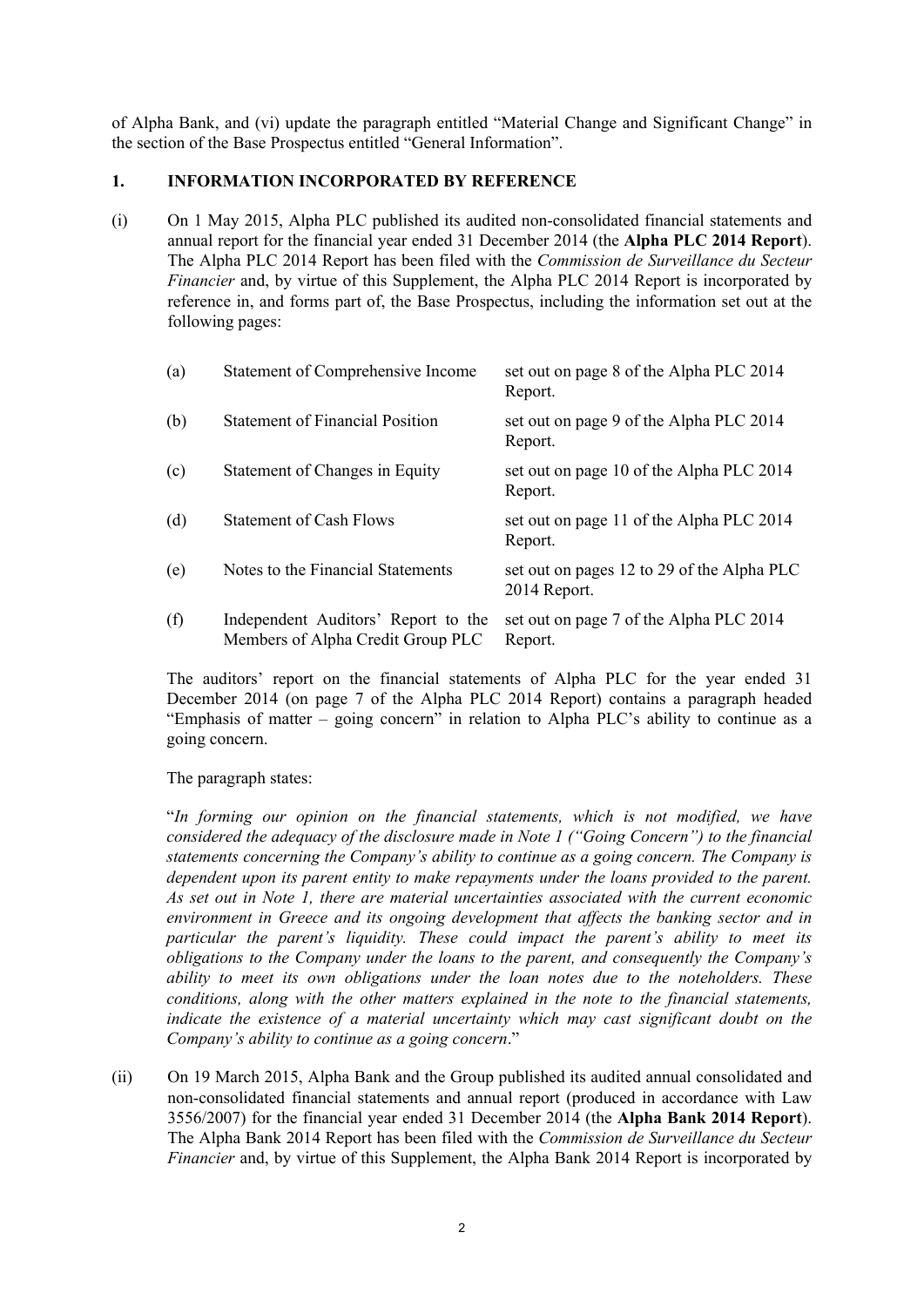reference in, and forms part of, the Base Prospectus, including the information set out at the following pages:

| (a) | <b>Consolidated Income Statement</b>                                     | set out on page 39 of the Alpha Bank 2014<br>Report.          |
|-----|--------------------------------------------------------------------------|---------------------------------------------------------------|
| (b) | <b>Income Statement</b>                                                  | set out on page 183 of the Alpha Bank 2014<br>Report.         |
| (c) | <b>Consolidated Balance Sheet</b>                                        | set out on page 40 of the Alpha Bank 2014<br>Report.          |
| (d) | <b>Balance Sheet</b>                                                     | set out on page 184 of the Alpha Bank 2014<br>Report.         |
| (e) | Consolidated Statement of<br>Comprehensive Income                        | set out on page 41 of the Alpha Bank 2014<br>Report.          |
| (f) | Statement of Comprehensive Income                                        | set out on page 185 of the Alpha Bank 2014<br>Report.         |
| (g) | Consolidated Statement of Changes in<br>Equity                           | set out on pages 42 and 43 of the Alpha<br>Bank 2014 Report.  |
| (h) | Statement of Changes in Equity                                           | set out on page 186 of the Alpha Bank 2014<br>Report.         |
| (i) | <b>Consolidated Statement of Cash</b><br>Flows                           | set out on page 44 of the Alpha Bank 2014<br>Report.          |
| (j) | <b>Statement of Cash Flows</b>                                           | set out on page 187 of the Alpha Bank 2014<br>Report.         |
| (k) | Notes to the Group Financial<br><b>Statements</b>                        | set out on pages 45 to 180 of the Alpha<br>Bank 2014 Report.  |
| (1) | Notes to the Financial Statements                                        | set out on pages 188 to 304 of the Alpha<br>Bank 2014 Report. |
| (m) | Independent Auditors' Report on the<br><b>Group Financial Statements</b> | set out on pages 37 to 38 of the Alpha Bank<br>2014 Report.   |
| (n) | Independent Auditors' Report on the<br><b>Bank Financial Statements</b>  | set out on pages 181 to 182 of the Alpha<br>Bank 2014 Report. |

The auditors' reports on the consolidated and non-consolidated financial statements of Alpha Bank and the Group for the year ended 31 December 2014 (on pages 39 and 182 of the Alpha Bank 2014 Report) contain paragraphs headed "Emphasis of matter" in relation to Alpha Bank and the Group's ability to continue as a going concern.

The paragraph in relation to the consolidated financial statements of the Group states:

"*Without qualifying our opinion, we draw attention to the disclosure in note 1.31.1 to the consolidated financial statements, which refer to the material uncertainties associated with the current economic conditions in Greece and the ongoing developments, that affect the banking sector and in particular its liquidity. These material uncertainties may cast significant doubt on the Group's ability to continue as a going concern*."

The paragraph in relation to the non-consolidated financial statements of Alpha Bank states: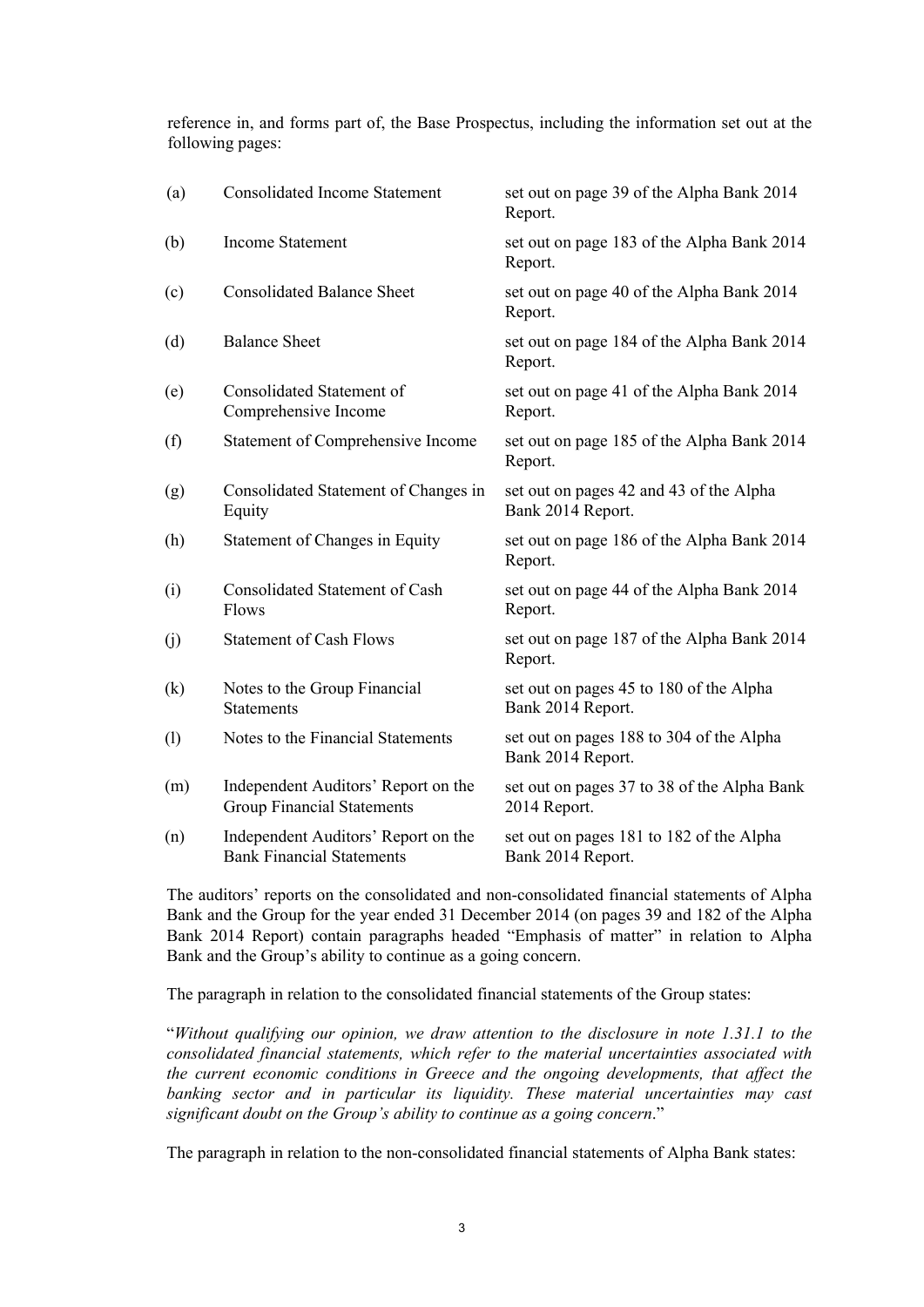"*Without qualifying our opinion, we draw attention to the disclosures made in note 1.29.1 to the financial statements, which refer to the material uncertainties associated with the current economic conditions in Greece and the ongoing developments, that affect the banking sector and in particular its liquidity. These material uncertainties may cast significant doubt on the Bank's ability to continue as a going concern*."

Any other information incorporated by reference that is not included in the cross-reference lists above is considered to be additional information that is not required by the relevant Annexes of the Prospectus Regulation.

# **2. CREDIT RATINGS**

(i) The credit ratings assigned to Alpha Bank by Moody's have been downgraded as follows:

The long-term senior debt rating of Alpha Bank has been downgraded from Caa1 to Caa3. This means that Moody is of the opinion that Alpha Bank is speculative of poor standing and is subject to very high credit risk. The modifier 3 indicates a ranking in the lower end of that generic category; and

- (ii) The credit ratings assigned to Alpha Bank by Fitch have been downgraded as follows:
	- (a) The long-term senior debt rating of Alpha Bank has been downgraded from B- to CCC. This means that Fitch is of the opinion that Alpha Bank is a substantial credit risk and default is a real possibility.
	- (b) The short term senior debt rating of Alpha Bank has been downgraded from B to C. This means that Fitch is of the opinion that Alpha Bank has a high short-term default risk and default is a real possibility.

# **3. RISK FACTORS**

(i) On page 28 of the Base Prospectus, the section entitled "Factors that may affect Alpha PLC's ability to fulfil its obligations under Notes issued by it under the Programme" in the section entitled "Risk Factors" shall be updated by inserting the following paragraphs under such heading:

**The auditors' report on the financial statements of Alpha PLC for the year ended 31 December 2014 contained a paragraph headed "Emphasis of matter – going concern" in relation to Alpha PLC's ability to continue as a going concern.**

The auditors' report on the financial statements of Alpha PLC for the year ended 31 December 2014 contained a paragraph headed "Emphasis of matter – going concern" in relation to Alpha PLC's ability to continue as a going concern. The paragraph states that:

"In forming our opinion on the financial statements, which is not modified, we have considered the adequacy of the disclosure made in Note 1 ("Going Concern") to the financial statements concerning the Company's ability to continue as a going concern. The Company is dependent upon its parent entity to make repayments under the loans provided to the parent. As set out in Note 1, there are material uncertainties associated with the current economic environment in Greece and its ongoing development that affects the banking sector and in particular the parent's liquidity. These could impact the parent's ability to meet its obligations to the Company under the loans to the parent, and consequently the Company's ability to meet its own obligations under the loan notes due to the noteholders. These conditions, along with the other matters explained in the note to the financial statements, indicate the existence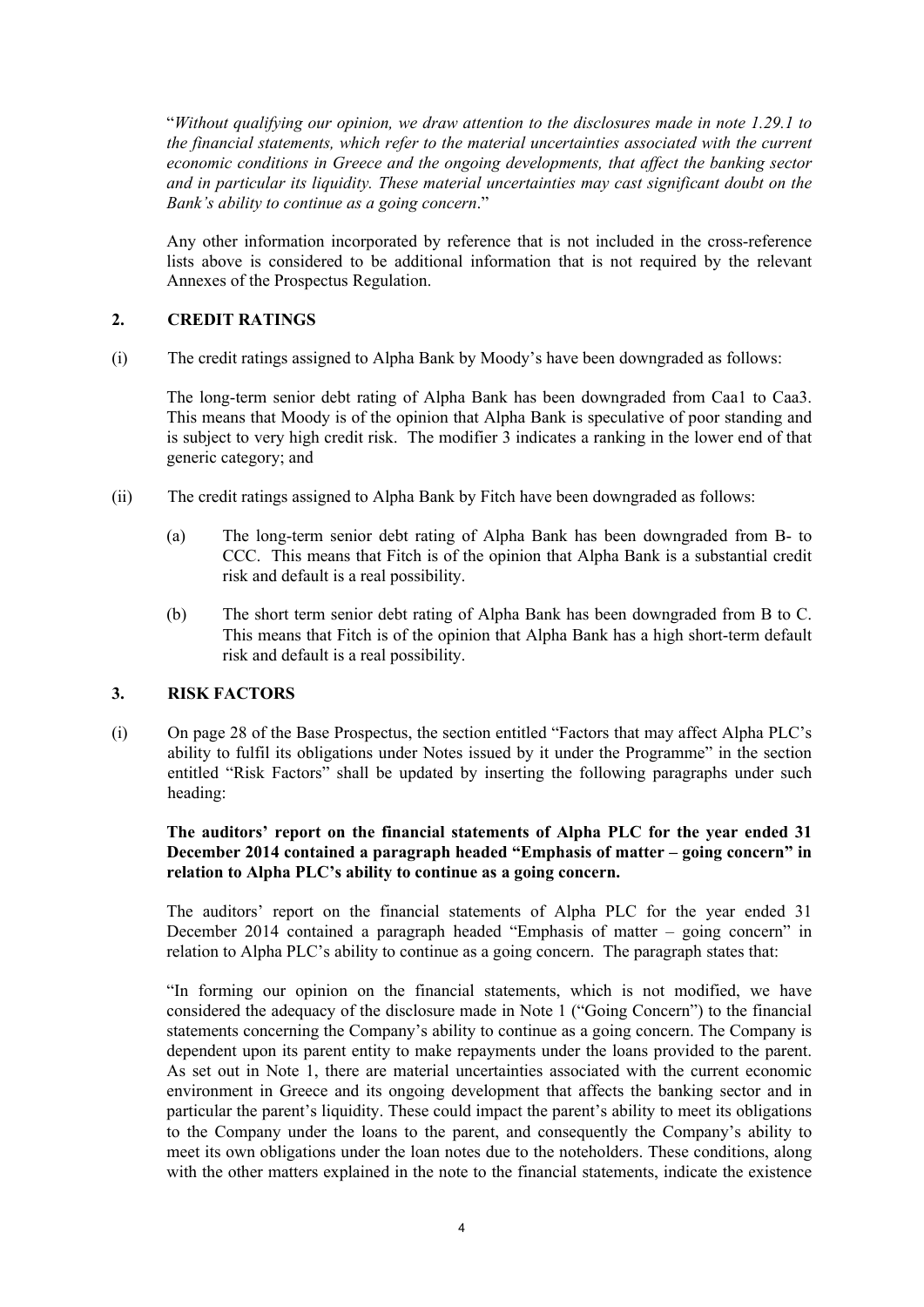of a material uncertainty which may cast significant doubt on the Company's ability to continue as a going concern."

References above to "Note 1" are to the notes to the audited non-consolidated financial statements for the financial year ended 31 December 2014 for Alpha PLC incorporated by reference into the Base Prospectus.

(ii) On page 29 of the Base Prospectus, the section entitled "Factors that may affect Alpha Bank's ability to fulfil its obligations under Notes issued by it under the Programme and under the Guarantee" in the section entitled "Risk Factors" shall be updated by inserting the following paragraphs under such heading:

# **The auditors' report on the consolidated and non-consolidated financial statements of Alpha Bank and the Group for the year ended 31 December 2014 contained paragraphs headed "Emphasis of matter" in relation to Alpha Bank and the Group's ability to continue as a going concern.**

The auditors' report on the consolidated and non-consolidated financial statements of Alpha Bank and the Group for the year ended 31 December 2014 contained paragraphs headed "Emphasis of matter" in relation to Alpha Bank and the Group's ability to continue as a going concern. The paragraph in relation to the consolidated financial statements of the Group states:

"Without qualifying our opinion, we draw attention to the disclosure in note 1.31.1 to the consolidated financial statements, which refer to the material uncertainties associated with the current economic conditions in Greece and the ongoing developments, that affect the banking sector and in particular its liquidity. These material uncertainties may cast significant doubt on the Group's ability to continue as a going concern."

The paragraph in relation to the non-consolidated financial statements of Alpha Bank states:

"Without qualifying our opinion, we draw attention to the disclosures made in note 1.29.1 to the financial statements, which refer to the material uncertainties associated with the current economic conditions in Greece and the ongoing developments, that affect the banking sector and in particular its liquidity. These material uncertainties may cast significant doubt on the Bank's ability to continue as a going concern."

References above to "note 1.31.1" and "note 1.29.1" are to the notes to the audited consolidated and non-consolidated financial statements, respectively (produced in accordance with Law 3556/2007) for the financial year ended 31 December 2014 for Alpha Bank and the Group.

(iii) On page 40 of the Base Prospectus, the section entitled "The state aid received by the Bank via the HFSF has been formally approved by the European Commission only with regard to the HFSF's commitment letter to participate in the Bank's capital increase and the  $E1.9$  billion bridge recapitalisation; this was a temporary approval and the total amount of aid via the HFSF is subject to further investigation by the European Commission in view of issuing a final restructuring aid decision in accordance with the Commission Banking Communication." in the section entitled "Risk Factors" shall be updated by removing the following four paragraphs:

"Notwithstanding the ongoing investigation of the European Commission, in June 2013, HFSF subscribed for 9,138,636,364 newly issued Ordinary Shares of the Bank by its contribution of in kind EFSF Notes. Following the first exercise of the Warrants on 17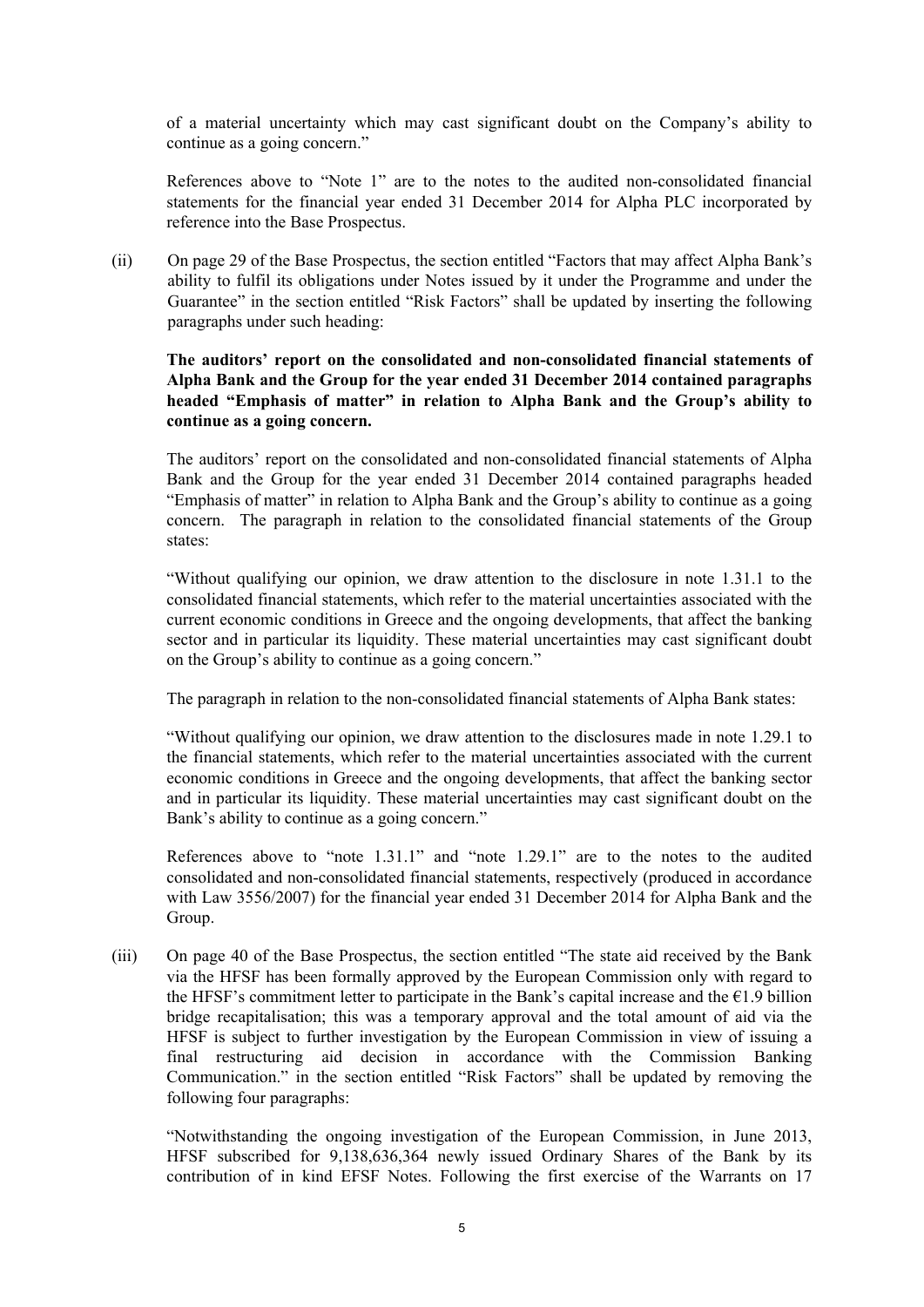December 2013, HFSF's equity interest decreased to 8,925,267,781 Ordinary Shares, representing 81.71 per cent. of the Bank's aggregate common share capital. Following the share capital increase of the Bank, completed in April 2014, and the warrant exercise in June 2014, the HFSF equity interest in the Bank has been reduced to 66.40 per cent..

Once its investigation is concluded, the European Commission may conclude that the aid provided by the HFSF to the Bank (i) was in compliance with the applicable state aid rules (and consequently permit it)—such decision could be conditional on other terms and conditions (additional to the restructuring plan of the Bank) which may be proposed by the Hellenic Republic; or (ii) was not in compliance with the applicable state aid rules and therefore could request the return of the bridge recapitalisation to the HFSF.

A negative decision or a positive decision with excessive additional conditions on the Bank's capital restructuring may have a material adverse effect on the Group's capital ratios and restrict its access to the Eurosystem funding system.

The Bank believes that appropriate burden sharing measures are being implemented already and no fundamental changes in the operating model of the Bank will be required as part of such restructuring plan."

and replacing them with:

"On the 9 July 2014 the European Commission announced that it has found the restructuring plan of the Issuer to be in line with EU state aid rules."

# **4. UPDATE OF THE SUMMARY OF THE PROGRAMME**

Elements B.12 and B.17 in the Summary of the Programme included in the Base Prospectus shall be deemed deleted and replaced with the following:

# **B.12 Selected historical key financial information:**

# **[Alpha PLC**

The following tables set out selected financial information for Alpha PLC for each of the two years ended 31 December 2014 and 31 December 2013. This financial information has been extracted from the audited financial statements of Alpha PLC for the financial years ended 31 December 2014 and 31 December 2013, respectively.

#### **Balance Sheet**

|                                              | 31 December<br>2014 | 31 December<br>2013 |
|----------------------------------------------|---------------------|---------------------|
|                                              | (Thousands of Euro) |                     |
| <b>Assets</b>                                |                     |                     |
|                                              | 1,212,165           | 811,571             |
|                                              | 104,189             | 160,164             |
|                                              | 1,316,354           | 971,735             |
| <b>Equity</b>                                |                     |                     |
| Equity attributable to equity holders of the | 1,176               | (779)               |
| <b>Liabilities</b>                           | 94,766              | 150,507             |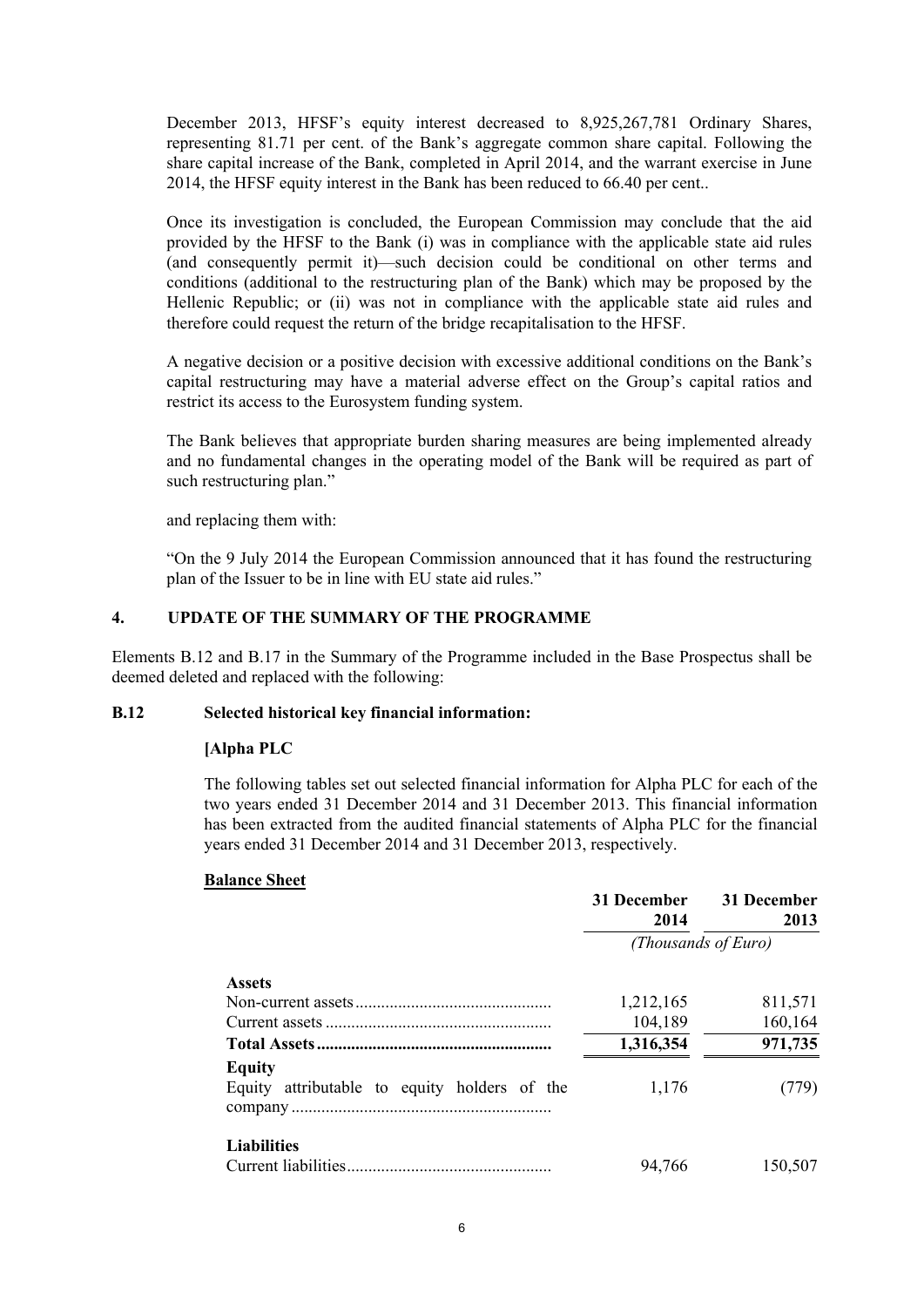| 1,220,412 | 822,007 |
|-----------|---------|
| 1,316,354 | 971,735 |

#### **Income Statement**

|                                         | 31 December<br>2014 | 31 December<br>2013 |
|-----------------------------------------|---------------------|---------------------|
|                                         | (Thousands of Euro) |                     |
|                                         |                     | 273                 |
|                                         | (25)                | 86                  |
| Total comprehensive income for the year | (14)                | 3591                |

# **[ALPHA BANK**

The following tables set out selected financial information for the Group on a consolidated basis for each of the two years ended 31 December 2014 and 31 December 2013. This financial information has been extracted from the consolidated financial statements of the Group for the financial years ended 31 December 2014 and 31 December 2013, respectively.

# **Consolidated Balance Sheet**

|                                                | 31 December<br>2014 | 31 December<br>2013 |
|------------------------------------------------|---------------------|---------------------|
|                                                | (Thousands of Euro) |                     |
| <b>ASSETS</b>                                  |                     |                     |
| Cash and balances with Central Banks           | 2,019,017           | 1,688,182           |
|                                                | 2,771,739           | 2,566,230           |
|                                                | 11,450,870          | 11,451,505          |
|                                                | 49,556,985          | 51,678,313          |
| Investment in associates and joint ventures    | 46,383              | 50,044              |
|                                                | 567,212             | 560,453             |
|                                                | 1,083,348           | 1,122,470           |
|                                                | 331,424             | 242,914             |
|                                                | 53,971              | 5,638               |
|                                                | 5,054,512           | 4,331,518           |
|                                                | 72,935,461          | 73,697,267          |
| <b>LIABILITIES</b>                             |                     |                     |
|                                                | 17,300,114          | 19,082,724          |
| Due to customers (including debt securities in | 42,900,633          |                     |
|                                                |                     | 42,484,860          |
| Debt securities in issue held by institutional | 1,523,521           |                     |
|                                                |                     | 782,936             |
|                                                | 3,504,643           | 2,979,012           |
| <b>Total liabilities</b>                       | 65,228,911          | 65,329,532          |
| <b>EQUITY</b>                                  |                     |                     |
|                                                | 7,706,550           | 8,367,735           |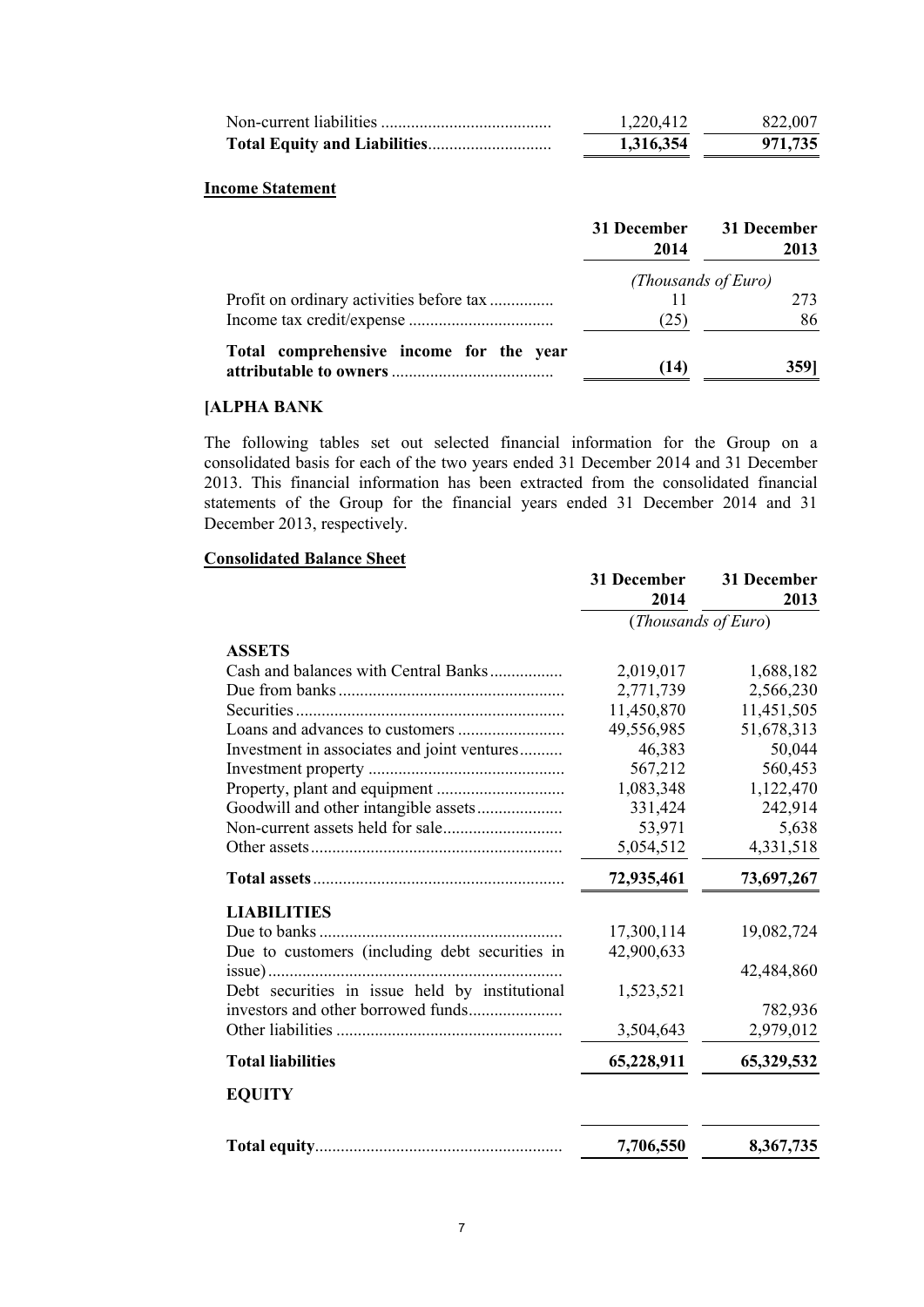|  | 72,935,461 | 73,697,267 |
|--|------------|------------|
|--|------------|------------|

#### **Consolidated Income Statement**

|                                                                                                               | 31 December<br>2014 | 31 December<br>2013 |
|---------------------------------------------------------------------------------------------------------------|---------------------|---------------------|
|                                                                                                               | (Thousands of Euro) |                     |
|                                                                                                               | 1,938,531           | 1,657,821           |
|                                                                                                               | 397,139             | 370,307             |
|                                                                                                               | 1,573               | 1,048               |
| Gains less losses from financial transactions                                                                 | 41,289              | 256,551             |
|                                                                                                               | 64,995              | 74,626              |
|                                                                                                               | 2,443,527           | 2,360,353           |
|                                                                                                               | (662, 601)          | (661, 569)          |
| Provision for voluntary separation scheme                                                                     | (200, 800)          |                     |
|                                                                                                               | (614, 506)          | (584, 554)          |
| Depreciation and amortisation expenses                                                                        | (97, 953)           | (92,161)            |
|                                                                                                               | (69,251)            | (87, 568)           |
|                                                                                                               | (1,645,111)         | (1,425,852)         |
| Impairment losses and provisions to cover credit                                                              |                     |                     |
| risk til andre større en delta andre større en delta andre større en delta andre større en delta andre større | (1,853,205)         | (1, 923, 213)       |
| Negative goodwill from acquisitions                                                                           | 40,287              | 3,283,052           |
| Share of profit/(loss) of associates and joint                                                                |                     |                     |
|                                                                                                               | (10,759)            | (16, 194)           |
|                                                                                                               | 695,553             | 701,195             |
| Profit/(Loss) after income tax from continuing                                                                | (329,708)           | 2,979,341           |
| Profit/(Loss) after income tax from discontinued                                                              |                     |                     |
|                                                                                                               |                     | (57, 117)           |
|                                                                                                               | (329,708)           | 2,922,224]          |

#### *Statements of no significant change*

[There has been no significant change in the financial or trading position of Alpha Bank or the Group since 31 December 2014, the last day of the financial period in respect of which the most recent financial statements of Alpha Bank and the Group have been prepared.]

[There has been no significant change in the financial or trading position of Alpha PLC since 31 December 2014, the last day of the financial period in respect of which the most recent financial statements of Alpha PLC have been prepared.]

#### *Statements of no material adverse change*

[There has been no material adverse change in the prospects of Alpha Bank since 31 December 2014, the last day of the financial period in respect of which the most recently audited financial statements of Alpha Bank have been prepared.]

[There has been no material adverse change in the prospects of Alpha PLC since 31 December 2014, the last day of the financial period in respect of which the most recently audited financial statements of Alpha PLC have been prepared.]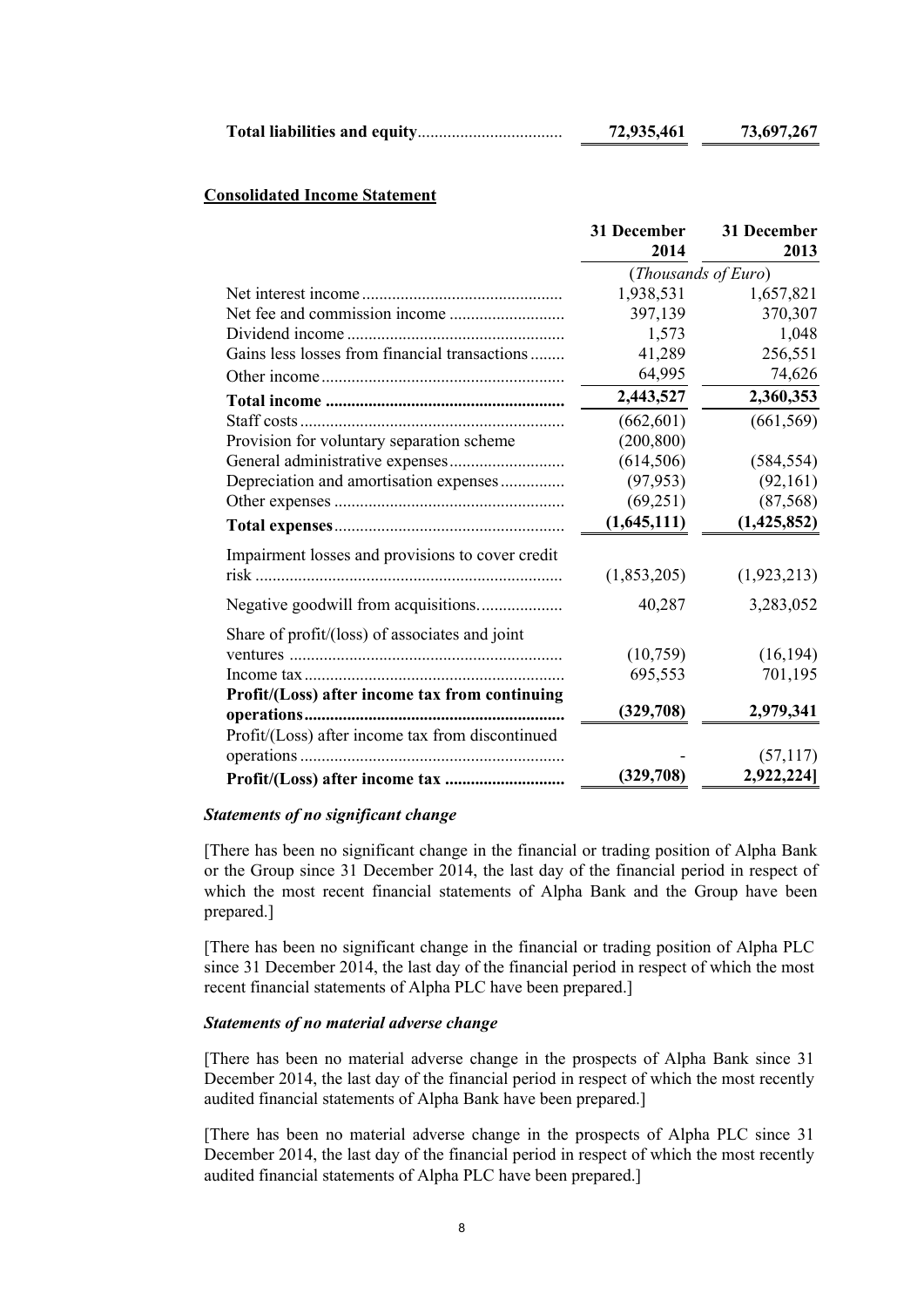**B.17 Credit ratings** [Alpha PLC has been rated Caa1 (Bkd Senior Unsecured), Caa3 (Bkd Subordinate) and (P)NP (Bkd Other Short Term) by Moody's Investors Services Cyprus Limited and CCC+ (long-term) and CCC- (shortterm) by Standard and Poor's Credit Market Services Italy, S.r.l.]

> [Alpha Bank has been rated Caa3 (long-term) and NP (short-term) by Moody's Investors Services Cyprus Limited, CCC+ (long-term) and C (short-term) by Standard and Poor's Credit Market Services Italy, S.r.l. and CCC (long-term) and C (short-term) by Fitch Ratings España SAU.]

> [The Programme has been rated Caa1, Caa3 and NP by Moody's Investors Services Cyprus Limited ("**Moody's**"), CCC+, C and CCC- by Standard and Poor's Credit Market Services Italy, S.r.l. ("**S&P**") and B- and B by Fitch Ratings España SAU ("**Fitch**"). Notes issued under the Programme may be rated or unrated by any one or more of the rating agencies referred to above. Where a Tranche of Notes is rated, such rating will not necessarily be the same as the rating assigned to the Programme or Alpha Bank by Moody's, S&P or Fitch.]

> [The Notes to be issued [have been/are expected to be] rated  $\bullet$  by  $\bullet$ .]

> A security rating is not a recommendation to buy, sell or hold securities and may be subject to suspension, reduction or withdrawal at any time by the assigning rating agency.

> [Not Applicable – No ratings have been assigned to the Issuer or its debt securities at the request of or with the co-operation of the Issuer in the rating process.]

Elements B.19 B.12 and D2 in the Summary of the Programme included in the Base Prospectus shall be deemed deleted and replaced with the following:

# **B. 19 B.12 Selected historical key financial information:**

# **ALPHA BANK**

The following tables set out selected financial information for the Group on a consolidated basis for each of the two years ended 31 December 2014 and 31 December 2013. This financial information has been extracted from the consolidated financial statements of the Group for the financial years ended 31 December 2014 and 31 December 2013, respectively.

# **Consolidated Balance Sheet**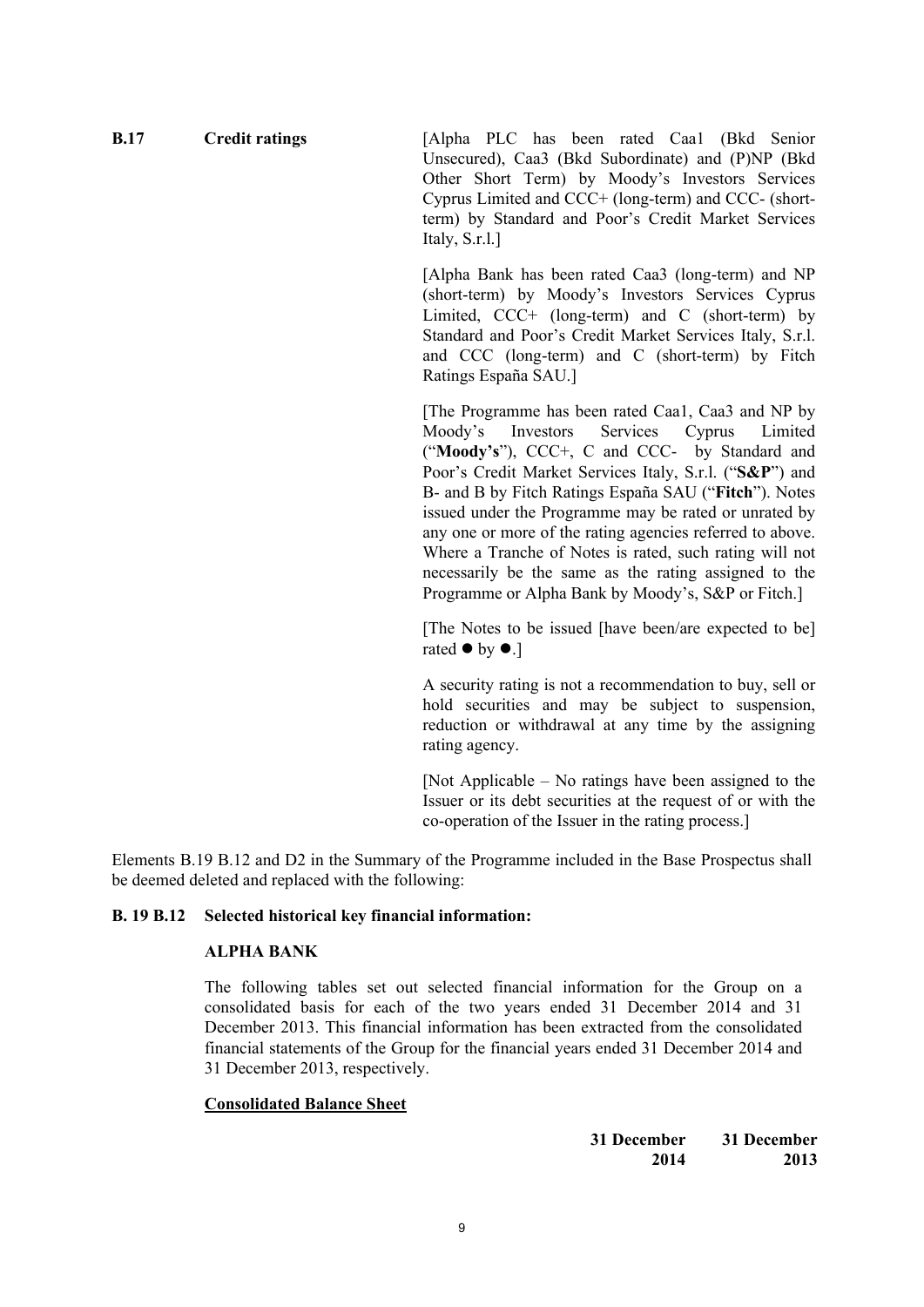| (Thousands of Euro) |  |
|---------------------|--|
|---------------------|--|

| <b>Total assets</b>                                                                  | 72,935,461 | 73,697,267 |
|--------------------------------------------------------------------------------------|------------|------------|
| <b>LIABILITIES</b>                                                                   |            |            |
| Due to banks                                                                         | 17,300,114 | 19,082,724 |
| Due to customers (including debt securities in<br>issue)                             | 42,900,633 | 42,484,860 |
| Debt securities in issue held by institutional<br>investors and other borrowed funds | 1,523,521  | 782,936    |
|                                                                                      |            | 2,979,012  |
| Other liabilities                                                                    | 3,504,643  |            |

| <b>Total equity</b>                 | 7,706,550  | 8,367,735  |
|-------------------------------------|------------|------------|
| <b>Total Liabilities and Equity</b> | 72,935,461 | 73,697,267 |

# **Consolidated Income Statement**

|                                               | 31 December<br>2014 | 31 December<br>2013 |
|-----------------------------------------------|---------------------|---------------------|
|                                               | (Thousands of Euro) |                     |
| Net interest income                           | 1,938,531           | 1,657,821           |
| Net fee and commission income                 | 397,139             | 370,307             |
| Dividend income                               | 1,573               | 1,048               |
| Gains less losses from financial transactions | 41,289              | 256,551             |
| Other income                                  | 64,995              | 74,626              |
| <b>Total income</b>                           | 2,443,527           | 2,360,353           |
| Staff costs                                   | (662, 601)          | (661, 569)          |
| Provision for voluntary separation scheme     | (200, 800)          |                     |
| General administrative expenses               | (614, 506)          | (584, 554)          |
| Depreciation and amortisation expenses        | (97, 953)           | (92,161)            |
| Other expenses                                | (69,251)            | (87, 568)           |
| <b>Total expenses</b>                         | (1,645,111)         | (1,425,852)         |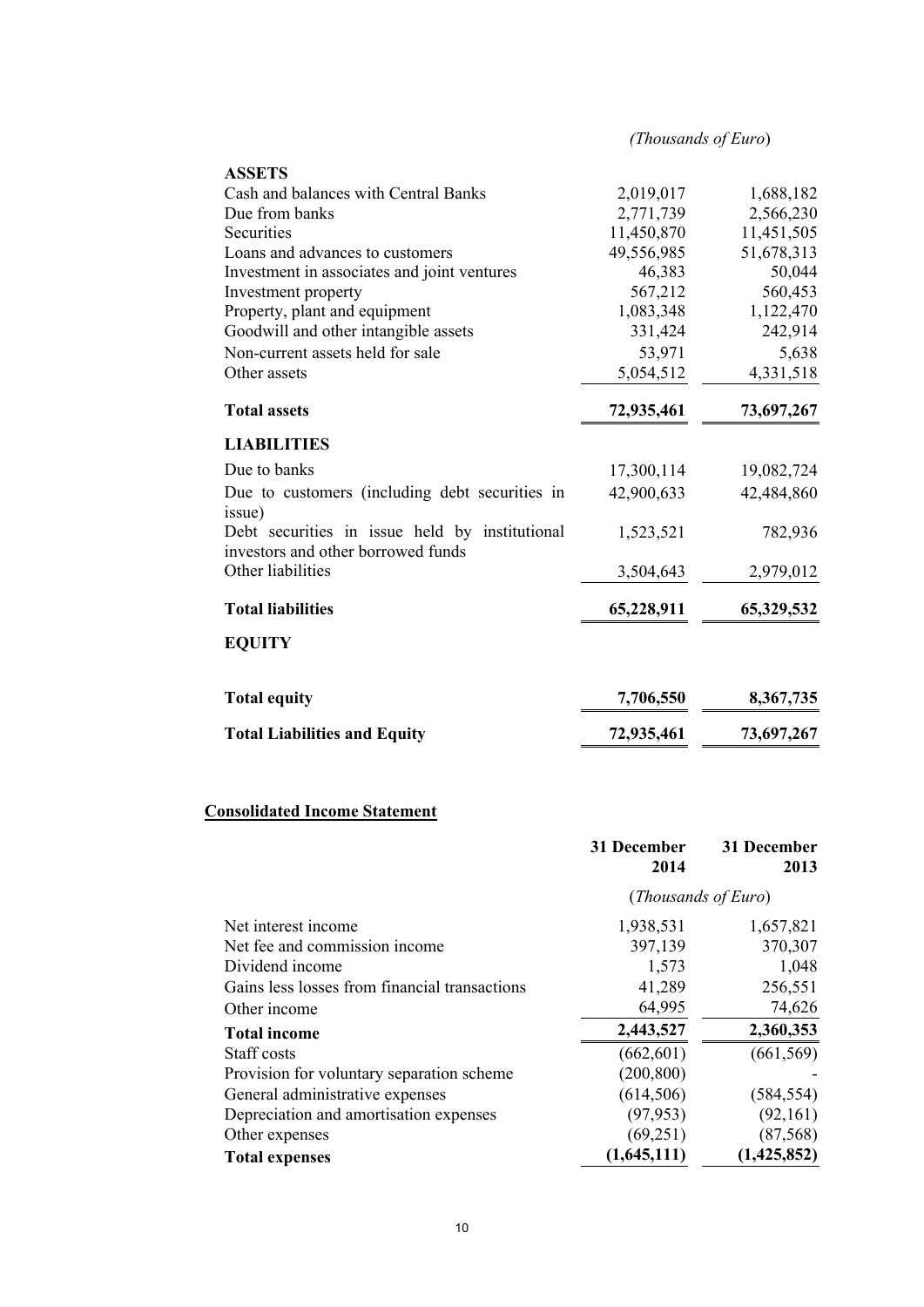| Profit/(Loss) after income tax                                 | (329,708)   | 2,922,224   |
|----------------------------------------------------------------|-------------|-------------|
| Profit/(Loss) after income tax from discontinued<br>operations |             | (57, 117)   |
|                                                                |             |             |
| Profit/(Loss) after income tax from continuing<br>operations   | (329,708)   | 2,979,341   |
| Income tax                                                     | 695,553     | 701,195     |
| Share of $profit/(loss)$ of associates and joint<br>ventures   | (10,759)    | (16, 194)   |
| Negative goodwill from acquisitions.                           | 40,287      | 3,283,052   |
| Impairment losses and provisions to cover credit<br>risk       | (1,853,205) | (1,923,213) |

#### *Statements of no significant change*

There has been no significant change in the financial or trading position of Alpha Bank or the Group since 31 December 2014, the last day of the financial period in respect of which the most recent financial statements of Alpha Bank and the Group have been prepared.

#### *Statements of no material adverse change*

There has been no material adverse change in the prospects of Alpha Bank since 31 December 2014, the last day of the financial period in respect of which the most recently audited financial statements of Alpha Bank have been prepared.

| D.2 | Key risk factors regarding | In purchasing Notes, investors assume the risk that the    |
|-----|----------------------------|------------------------------------------------------------|
|     | the Issuer [and the        | relevant Issuer [and/or the Guarantor] may become          |
|     | Guarantor]                 | insolvent or otherwise be unable to make all payments      |
|     |                            | due in respect of the Notes. There is a wide range of      |
|     |                            | factors which individually or together could result in the |
|     |                            | relevant Issuer [and/or the Guarantor] becoming unable     |
|     |                            | to make all payments due in respect of the Notes. It is    |
|     |                            | not possible to identify all such risks or to determine    |
|     |                            | which risks are most likely to occur, as the relevant      |
|     |                            | Issuer [and the Guarantor] may not be aware of all         |
|     |                            | relevant risks and certain risks which they currently      |
|     |                            | deem not to be material may become material as a result    |
|     |                            | of the occurrence of events outside such Issuer's [and the |
|     |                            | Guarantor's] control. [Each of the] [The] Issuer [and the  |
|     |                            | Guarantor] has identified a number of key risks which      |
|     |                            | could materially adversely affect their businesses and     |
|     |                            | ability to make payments due under the Notes. These        |
|     |                            | include:                                                   |
|     |                            | the "Emphasis of matter" statement in the auditors'        |

- the "Emphasis of matter" statement in the auditors' report in the financial statements of Alpha Bank for year ended 31 December 2014 in relation to Alpha Bank's ability to continue as a going concern;
- the financial recession in the Greek economy and adverse macroeconomic developments are likely to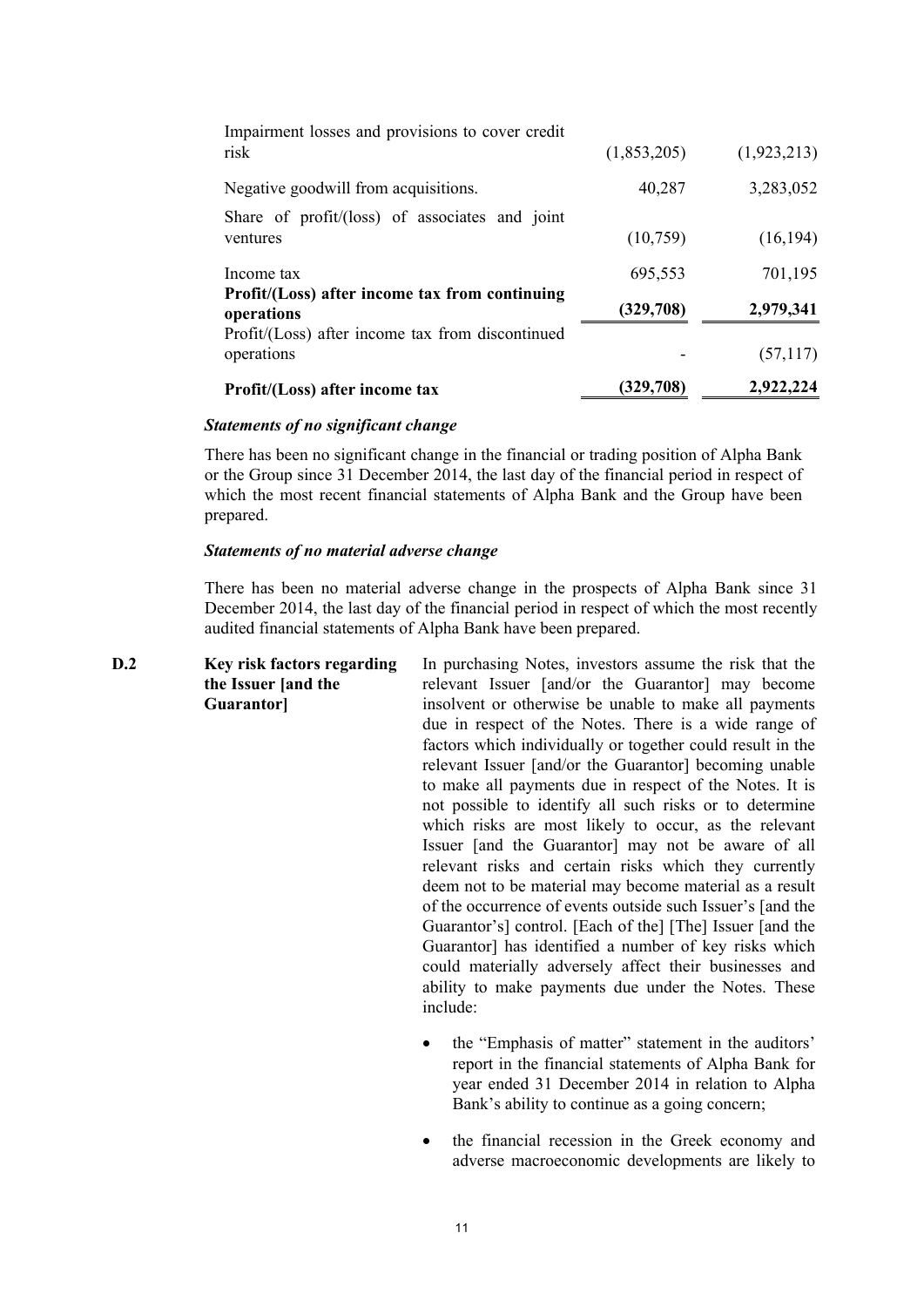have a material adverse effect on Alpha Bank's performance, results of operations and financial conditions;

- Alpha Bank operates in a regulated environment that imposes costs and significant compliance requirements. Changes in the regulatory framework, including new capital requirements, may further increase the cost and complexity of doing business, or may disadvantage Alpha Bank relative to its competitors. The failure to comply with regulations could subject Alpha Bank to sanctions or oblige it to change the scope or nature of its operations;
- Alpha Bank's ability to raise funds in the capital markets is restricted due to the ongoing financial crisis, making it dependent on the ECB and the Bank of Greece for funding and vulnerable to changes in the regulations of these institutions;
- the measures taken by various governments to strengthen Greek banks' capital and liquidity positions may not result in desired improvements and such failure poses risks that can materially harm Alpha Bank's business, financial conditions and results of operations;
- the management and business decisions of Alpha Bank may be materially affected by the veto powers of the representatives appointed under the support scheme and under the Hellenic Financial Stability Fund's recapitalisation of Greek banks;
- the acquisitions of various businesses made by Alpha Bank may lead to write-downs, charges or other expenses which could materially affect Alpha Bank and may not result in expected benefits and cost synergies. Also, a failure in achieving effective and timely integration of the acquired businesses may affect Alpha Bank's business;
- Alpha Bank is subject to the stress tests analysis published by various regulators which may affect market perception and lead to loss of confidence thereby having an adverse effect on operations and financial condition of Alpha Bank;
- Alpha Bank's international operations are exposed to the risk of adverse political, governmental or economic developments in the countries in which it operates; and
- Alpha Bank is subject to the risk of adverse changes in credit quality of borrowers and the repayment of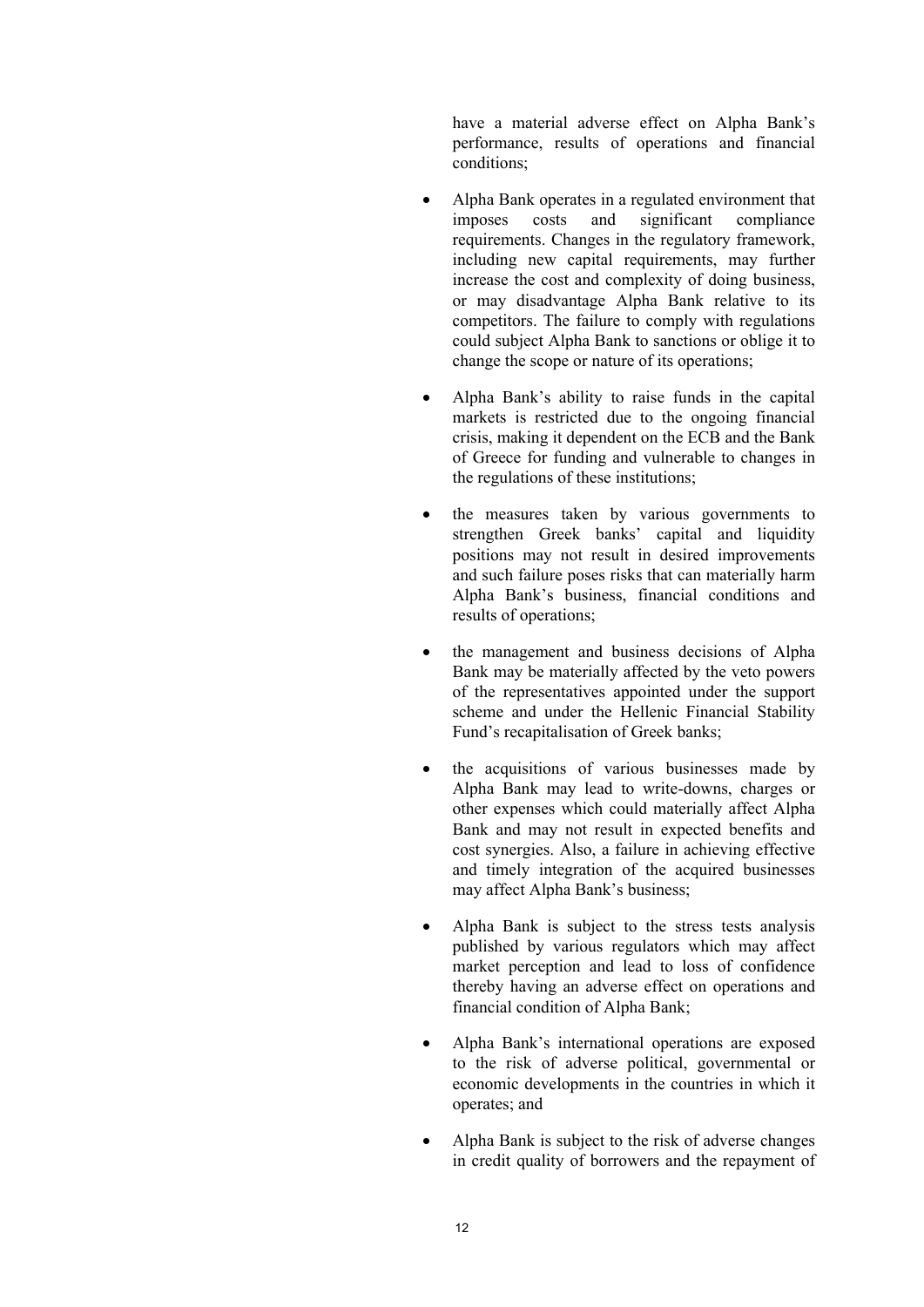loans and amounts due from borrowers and counterparties, which, along with past due loans and non-performing loans, may negatively affect the Group's operating results. The ability of Alpha Bank to obtain payments from defaulting creditors may be limited by the applicable laws and regulations.

[In the case of Alpha PLC such key risks include:

- Alpha PLC is a funding vehicle for Alpha Bank. Therefore, any failure by Alpha Bank to pay amounts outstanding under any intra-group loans made by Alpha PLC to Alpha Bank would affect Alpha PLC's ability to meet its payment obligations under the issued Notes; and
- the "Emphasis of matter going concern" statement in the auditors' report in the financial statements of Alpha PLC for year ended 31 December 2014 in relation to Alpha PLC's ability to continue as a going concern.]

# **5. GENERAL INFORMATION**

The paragraph "Material Change and Significant Change" on page 180 of the Base Prospectus shall be deemed deleted and replaced with the following:

"Since 31 December 2014 there has been no material adverse change in the prospects of Alpha Bank or Alpha PLC nor any significant change in the financial or trading position of Alpha PLC and since 31 December 2014 there has been no significant change in the financial or trading position of Alpha Bank and the Group as a whole."

The Issuers will provide, without charge, to each person to whom a copy of the Base Prospectus has been delivered, upon the written request of such person, a copy of any or all of the documents incorporated herein by reference unless such documents have been modified or superseded as specified above. Requests for such documents should be directed to either Issuer at its registered office set out at the end of the Base Prospectus. In addition, copies of such documents will be available, without charge, from KBL European Private Bankers S.A. in its capacity as listing agent (the **Luxembourg Listing Agent**) for Notes admitted to trading on the Luxembourg Stock Exchange and from each Paying Agent set out at the end of the Base Prospectus during normal business hours and as long as any of the Notes are outstanding.

All documents incorporated by reference in the Base Prospectus will be made available on the website of the Luxembourg Stock Exchange (www.bourse.lu). Such documents may also be obtained, free of charge, at the offices of each Paying Agent set out at the end of the Base Prospectus during normal business hours and as long as any of the Notes are outstanding. Copies of the Base Prospectus and this Supplement will be available to view on the website of the Luxembourg Stock Exchange (www.bourse.lu).

To the extent that there is any inconsistency between (a) any statement in this Supplement or any statement incorporated by reference into the Base Prospectus by this Supplement and (b) any other statement in or incorporated by reference in the Base Prospectus, the statements in (a) above will prevail.